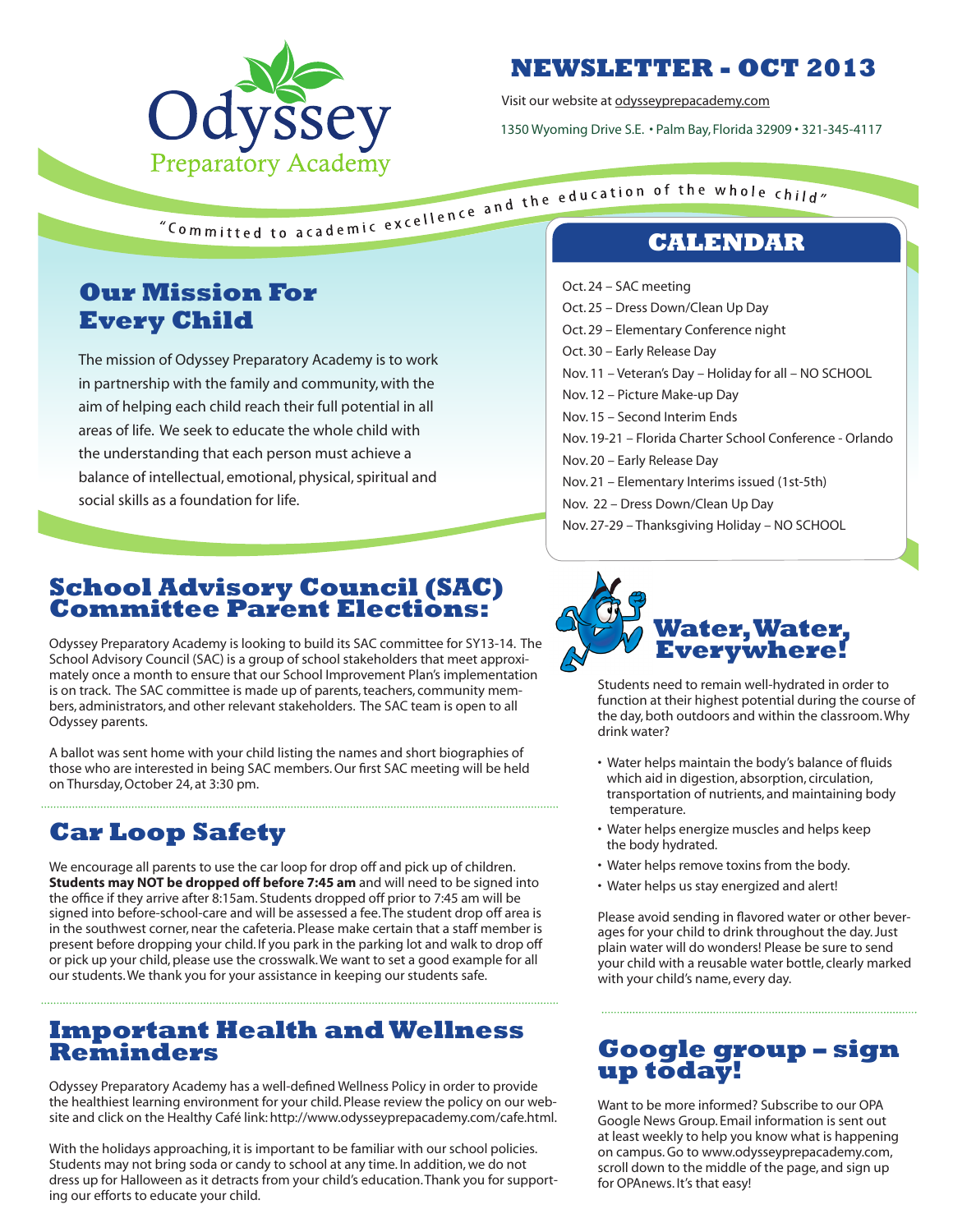# **Educational Programs:**

### **Positive Discipline in the Classroom**

We have begun to implement our positive discipline in the classroom program. This program is designed to teach young people to become responsible, respectful and resourceful members of their communities, beginning with their classroom community.

- Helps children feel a sense of connection. (Belonging and significance)
- Is mutually respectful and encouraging. (Kind and firm at the same time.)
- Is effective long term. (Considers what the child is thinking, feeling, learning, and deciding about himself and his world and what to do in the future to survive or to thrive.)
- Teaches important social and life skills. (Respect, concern for others, problem solving, and cooperation as well as the skills to contribute to the home, school or larger community.)
- Invites children to discover how capable they are. (Encourages the constructive use of personal power and autonomy.)

#### **The Spalding Method – The Writing Road to Reading**

We are thrilled to introduce The Spalding Method -- Writing Road to Reading as an integral component of our reading curriculum. In The Writing Road to Reading, all elements of the language are integrated in spelling, writing, and reading lessons, and instruction is explicit, systematic, interactive, diagnostic, and multisensory and includes:

- Phonemic awareness
- Systematic phonics
- High-frequency vocabulary
- Word meanings and usages
- Word parts
- Grammar
- Composition
- Literary appreciation
- Text structure
- Fluency
- Listening • Reading comprehension

The success of *The Spalding Method* with diverse students, even those who have learning disabilities or are English Language Learners, is in large part due to the integration of scientifically-based content and methodology. *The Writing Road to Reading* is a favorite of classroom teachers because Spalding-taught students become competent and enthusiastic readers, spellers and writers. It is used with great success in the United States, Canada, Australia, Central America, Europe, Singapore and Taiwan.

#### **National Geographic Science**

We are excited to bring in our new science curriculum, National Geographic Science. It is correlated to our state standards, and is a research-based program that brings science learning to life through inquiry and by building scientific literacy. The curriculum includes many hands-on science activities, reading material at various reading levels, and an online component to support student learning.

### **Early Reading Mastery Materials**

Our Early Reading Mastery Materials have arrived and are busily being prepared for classroom use. The materials are Montessoristyle independent hands-on lessons focusing on foundational skills in reading, focusing on phonemic awareness, letter recognition and the alphabetic principle, decoding and word identification, and preparation for books. These materials will help fill in the gaps for our struggling students, and will build the foundation for our youngest students. Thank you to the many parents and staff members that have been working to cut, glue, laminate, and prepare the materials so that the children can use them.



# **5517.01 Policy Against Bullying and Harassment**

Odyssey Preparatory Academy follows the Brevard Public Schools Student Code of Conduct. In response to a new state law, the Jeffery Johnston Stand Up for all Students Act, the Brevard County School Board recently adopted a policy that prohibits bullying and harassment. The policy ensures that all students, employees, and volunteers learn and work in an environment that is safe, secure, and free from harassment and bullying of any kind. Florida is now one of 32 states with a law regarding bullying in schools.

The Policy defines Bullying as systematically and chronically inflicting physical hurt or psychological distress on one or more students or employee and may involve but is not limited to: teasing, social exclusion, threat, intimidation, stalking, including cyber stalking, physical violence, theft, sexual, religious, or racial harassment, public humiliation, and destruction of property.

The policy defines harassment as any threatening, insulting, or dehumanizing gesture, use of data or computer software, or written, verbal or physical conduct directed against a student or employee that: Places a student or employee in reasonable fear of harm to his or her person or damage to his or her property, has the effect of substantially interfering with a student's educational performance, opportunities, or benefits, has the effect of substantially disrupting the orderly operation of a school.

Odyssey Preparatory Academy is committed to providing a safe learning environment and will not tolerate bullying or harassment of any kind. Incidents of bullying or harassment can be reported to the School Principal, Ms. Wendi Nolder, nolderw@odysseyprepacademy.com, 321-345-4117. Anonymous reports can be made by calling the Speak – Out Hotline at 1-800-423-8477.

To learn more about bullying and find out what adults can do to help prevent it, visit www.stopbullying.gov

To report bullying at our charter school go to http://www.brevard. k12.fl.us/portals/parents/pdf/Form7ParentReporting.pdf

**PAST EVENTS:**



# **Book Fair a Success!**

OPA's first book fair was a success, in large part due to the volunteers who contributed their valuable time and can-do attitudes! Over the course of four days, the OPA book fair generated \$1600 in sales—which resulted in a profit of \$640 Scholastic dollars. All of the money spent at the OPA book fair helps support our school. The funds will go toward outfitting our classroom libraries. Thank you for making our very first book fair a great success, and remember to keep reading!

### **Patriot Day and National Day of Service and Remembrance**

In honor of Patriot Day and National Day of Service and Remembrance, Odyssey Prep students were visited by the Palm Bay Fire Department, the Palm Bay Police Department, the SWAT team, the Coast Guard, and the Civil Air Patrol. Students learned about each of these public service positions and about how the men and women in our city work each day to help keep us safe.